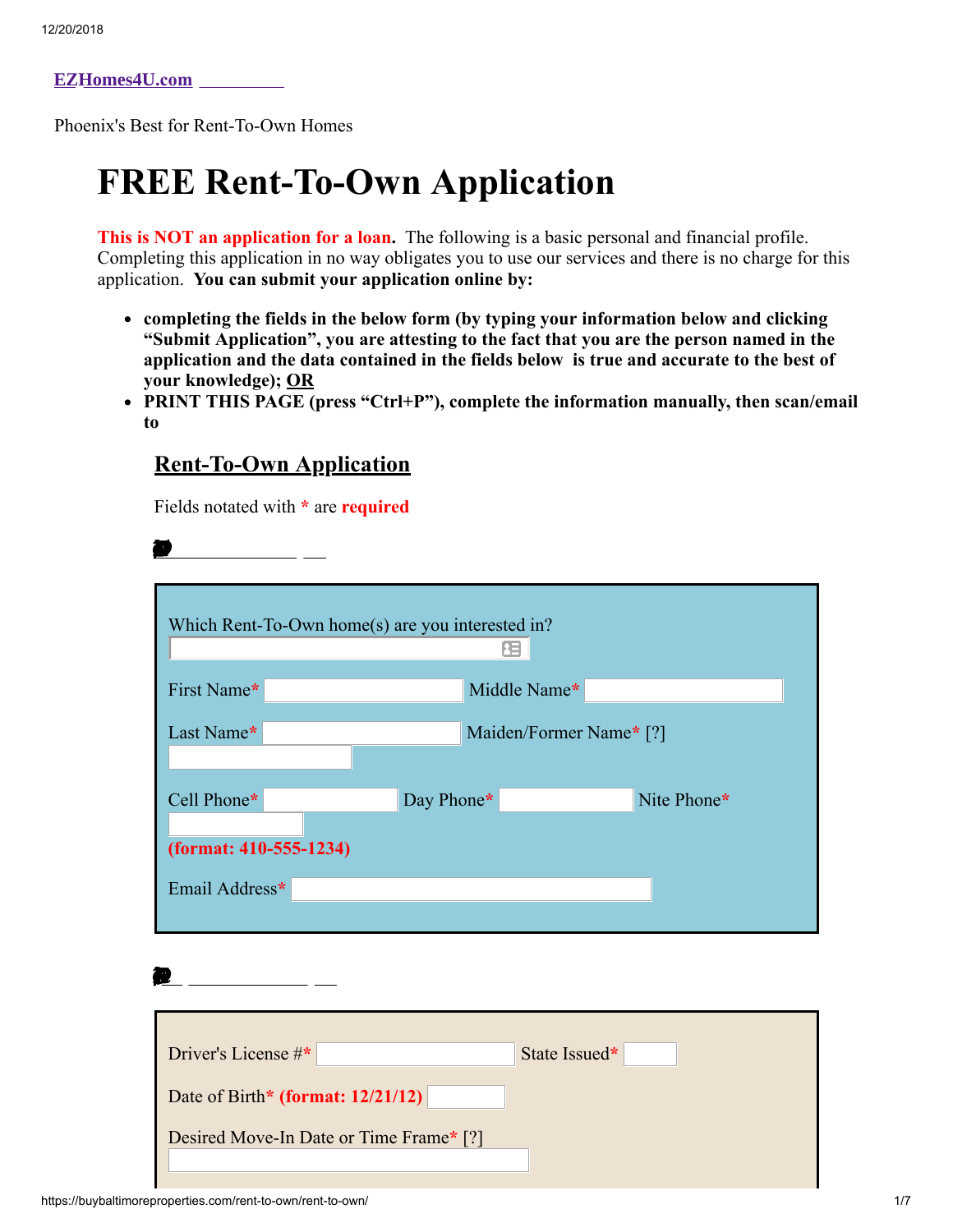RENTAL HISTORY

| What is the Maximum OPTION DOWN PAYMENT/Option Fee you can raise prior                  |  |  |
|-----------------------------------------------------------------------------------------|--|--|
| to move in?* [?]                                                                        |  |  |
|                                                                                         |  |  |
| What is the Highest MONTHLY Payment you are comfortable paying?*                        |  |  |
|                                                                                         |  |  |
| Home Requirements [?]                                                                   |  |  |
|                                                                                         |  |  |
|                                                                                         |  |  |
|                                                                                         |  |  |
| How would you describe your credit?* $\vert$ ---                                        |  |  |
|                                                                                         |  |  |
| Are you willing to enroll in credit repair if the results were guaranteed or your money |  |  |
| $\text{back?}^*$ [?] ---                                                                |  |  |
|                                                                                         |  |  |
| How did you hear about us? $*$ ---                                                      |  |  |
|                                                                                         |  |  |

| Current Home Address * (Street Address, City, State, Zip Code)                                |
|-----------------------------------------------------------------------------------------------|
| How long have you been at this address?*<br>Current monthly payment*                          |
| Landlord/Manager's:                                                                           |
| Phone*<br>Name*                                                                               |
| Ok to call Landlord to verify Rental History?*<br>Why are you moving from your current home?* |
|                                                                                               |
| # of Children under 18 in Household*<br># of Adults over 18 in Household*                     |
| List full names $\&$ ages of all children                                                     |
|                                                                                               |
| # of Pets*                                                                                    |
| Description of Any Pets ("Name," Type, Breed, Age & Weight) [?]                               |

/ 2/7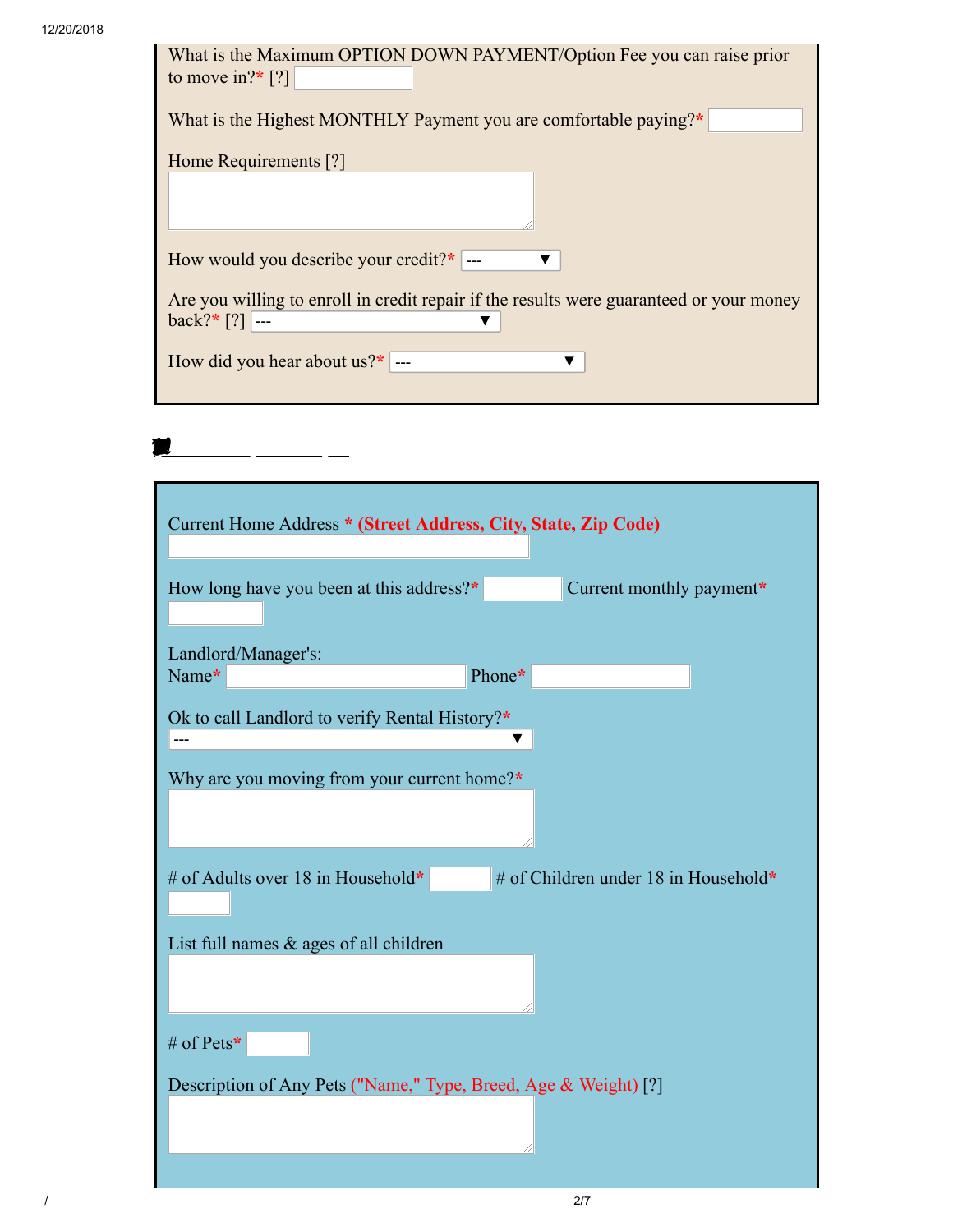| Prior Rental Address (Street Address, City, State, Zip Code) [?] |         |
|------------------------------------------------------------------|---------|
| Prior monthly rent                                               |         |
| Prior landlord:                                                  |         |
| Name                                                             | Phone # |
|                                                                  |         |
|                                                                  |         |

EMPLOYMENT HISORY

**R** 

| <b>Current Employer's:</b><br>Name*<br>Address* |
|-------------------------------------------------|
| Current Position/Job Title*                     |
| Gross Monthly Salary (US dollars)*              |
| How long at present job? $*$                    |
| How long in present line of work/industry?*     |
| Employer Contact # to Verify Employment*        |
| Other Monthly Income (US dollars) [?]           |
| Describe Source of Additional Income            |

| Have you ever been summoned to court for failure to pay rent?* |  |
|----------------------------------------------------------------|--|
|                                                                |  |
| Have you ever been evicted? $*$ ---                            |  |
| Have you ever been in foreclosure?*  ---<br>v                  |  |
| Have you ever had your wages garnished?*  ---                  |  |
| Have you ever declared bankruptcy?*  ---                       |  |
| Have you ever been convicted of a sex crime?*  ---             |  |
|                                                                |  |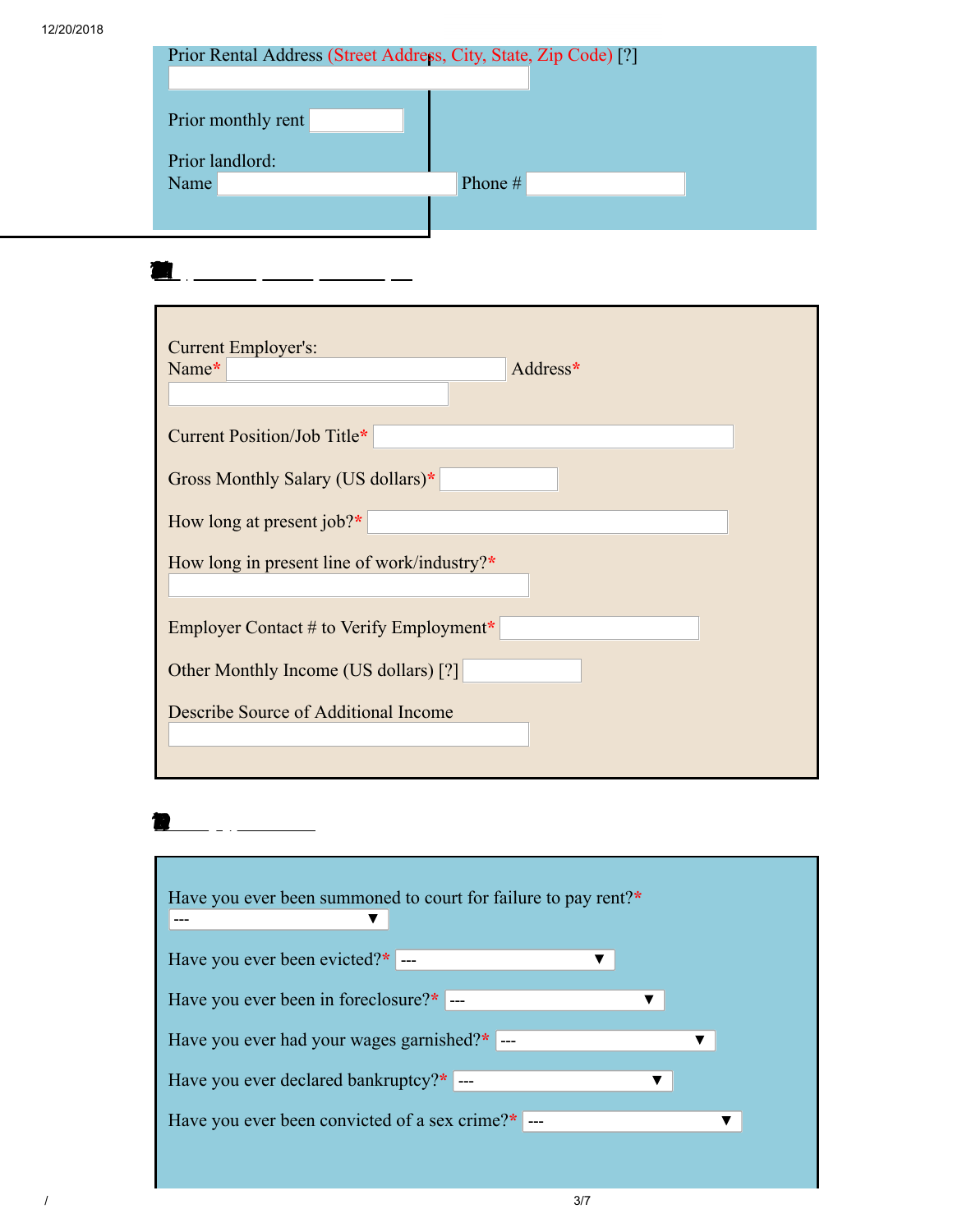| ***If Yes to any of the above, please list dates, details * [?]      |
|----------------------------------------------------------------------|
|                                                                      |
|                                                                      |
|                                                                      |
|                                                                      |
|                                                                      |
|                                                                      |
|                                                                      |
|                                                                      |
|                                                                      |
| Total credit card(s) balance<br>Total Credit Card Monthly Payment(s) |
|                                                                      |

| Car loan balance $#1$                                        | Car loan monthly payment $#1$     |
|--------------------------------------------------------------|-----------------------------------|
| Car loan balance $#2$<br>Car loan monthly payment $#2$       |                                   |
| Total mortgage(s) balance                                    | Mortgage monthly payment(s)       |
| Total student loan balance                                   | Student Loan monthly payments [?] |
| Describe any child support payments you have to pay* $[?]$   |                                   |
| Do you owe anyone money? (Besides lending institutions)*     |                                   |
| If Yes, please explain                                       |                                   |
| Personal reference #1<br>Name*                               | Relation*<br>Phone $\#^*$         |
| List any other personal references you would like to provide |                                   |

Additional Comments and/or Questions

**DIGITAL SIGNATURE** - By typing your name you are attesting to the fact that you are the person named in the application data contained in the fields below and that the information you have submitted is true and accurate to the best of your knowledge.